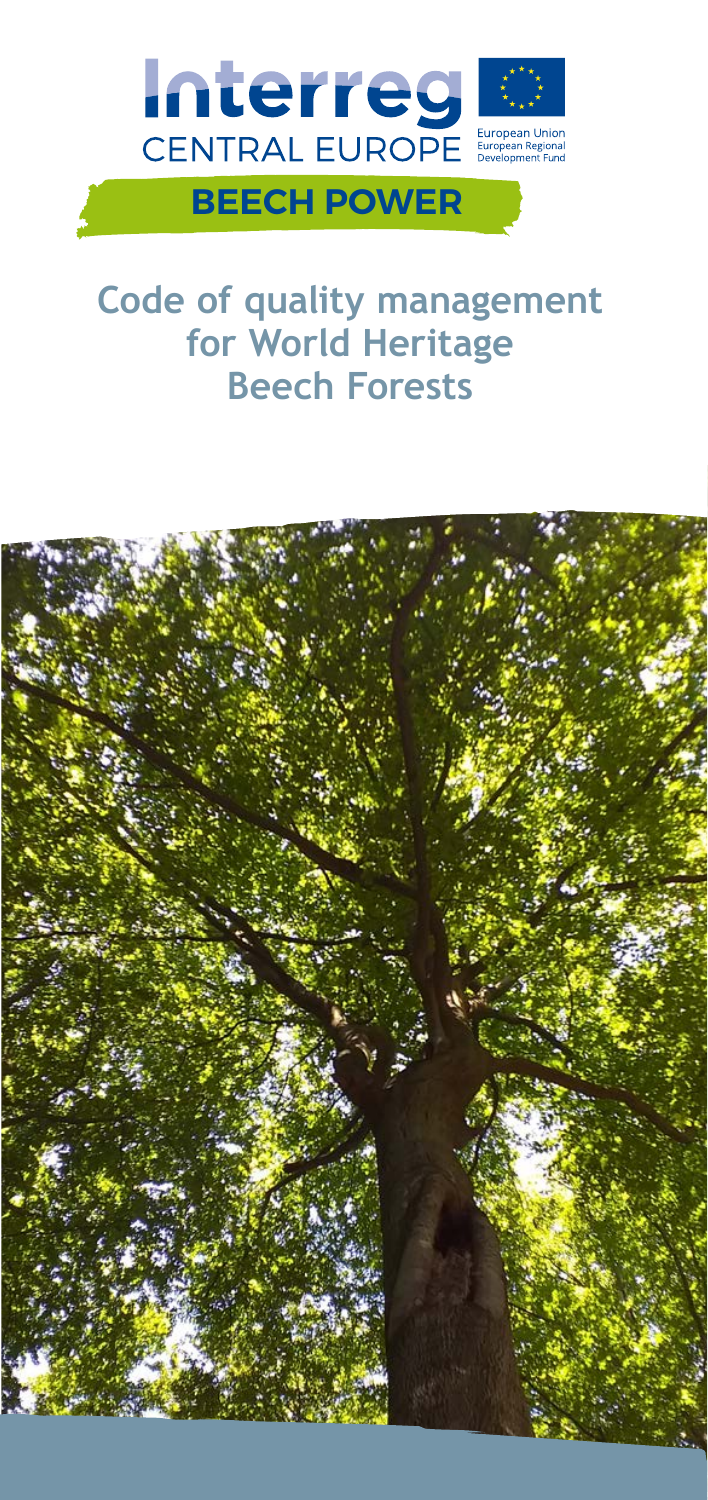# **What is the Code of Quality Management?**

The serial transnational UNESCO World Heritage site "Ancient and Primeval Beech Forests of the Carpathians and Other Regions of Europe" designated and protects 94 old-growth beech forests across Europe. All 94 component parts are united by their Outstanding Universal Value (OUV) as pristine and intact beech forests. But they vary widely in terms of local conditions, stakeholders, challenges and management. BEECH POWER has developed a "Code of quality management for World Heritage Beech Forests" to improve and harmonise management across all component parts.

The Code contains a series of principles, criteria and indicators that help managers to assess the current situation, define desired developments and guide their future management. The Code was implemented for testing and first results in five pilot areas of the project. It is available for other World Heritage Beech Forest component part managers to be used.



The applicability of the Code is threefold:

- 1. The principles and criteria resemble required goals and objectives for management of World Heritage beech forest component parts and can guide management planning.
- 2. The principles, criteria and indicators build the framework for the evaluation of management outcomes assisting manager in identifying achievements and challenges as well as overall management performance.
- 3. By providing a common language and understanding of World Heritage component part management the Code can facilitate the identification, exchange, collaborative generation and documentation of relevant knowledge.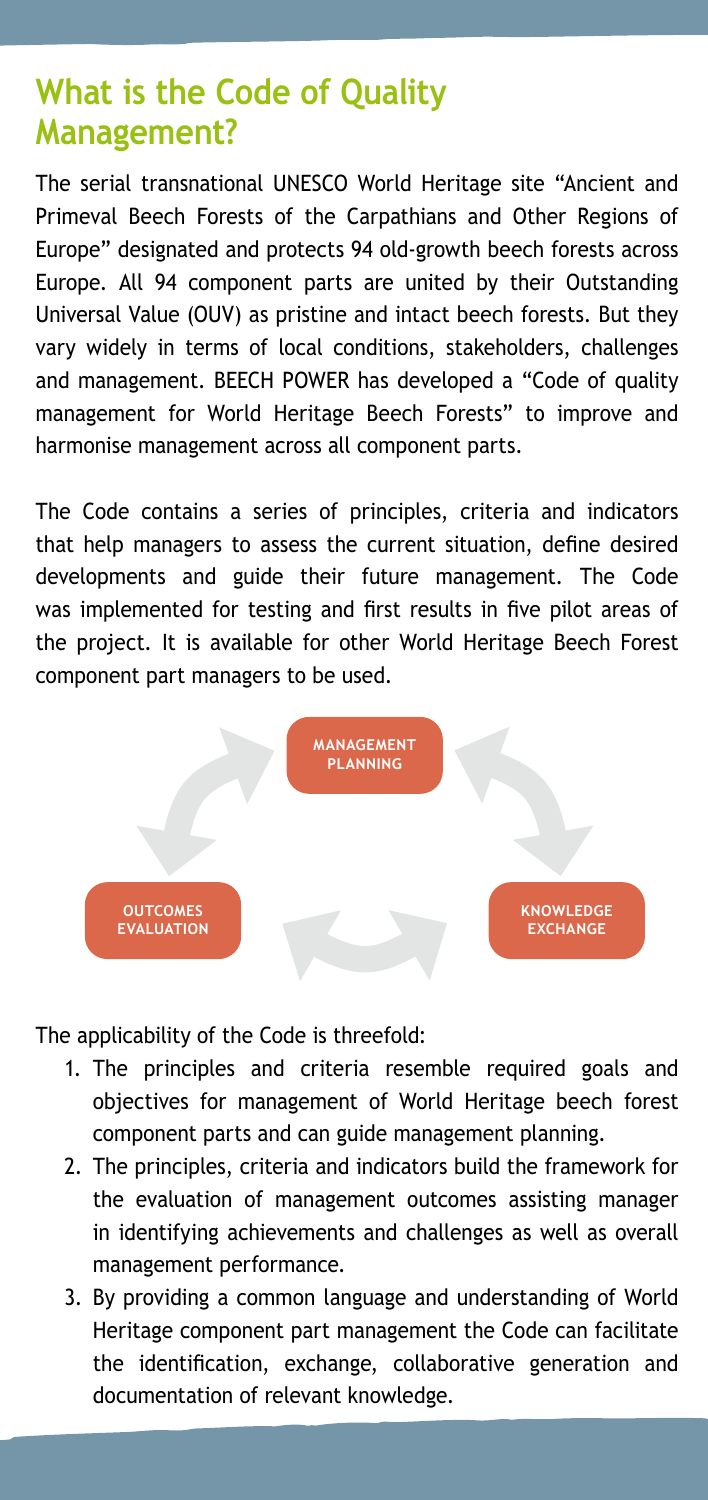# **Management effectiveness levels**



World Heritage component part management covers five different spatial and thematic contexts. All contents of the Code apply to all five levels of management effectiveness:

- 1. Component part (CP)
- 2. Buffer zone (BZ)
- 3. Surrounding landscape matrix (LM)
- 4. Serial World Heritage Beech Forest site (WH)
- 5. European beech forest ecosystem (EU)

The main goal of management is to maintain component part integrity. Since negative impacts arise mainly from the outside, the scope of management needs to range from a local (CP & BZ) over the regional (LM) up to the national and international World Heritage site- and European (WH & EU) level.

This should contribute to improve the World Heritage site as a whole and act as best-practice example and role model for all European beech forests.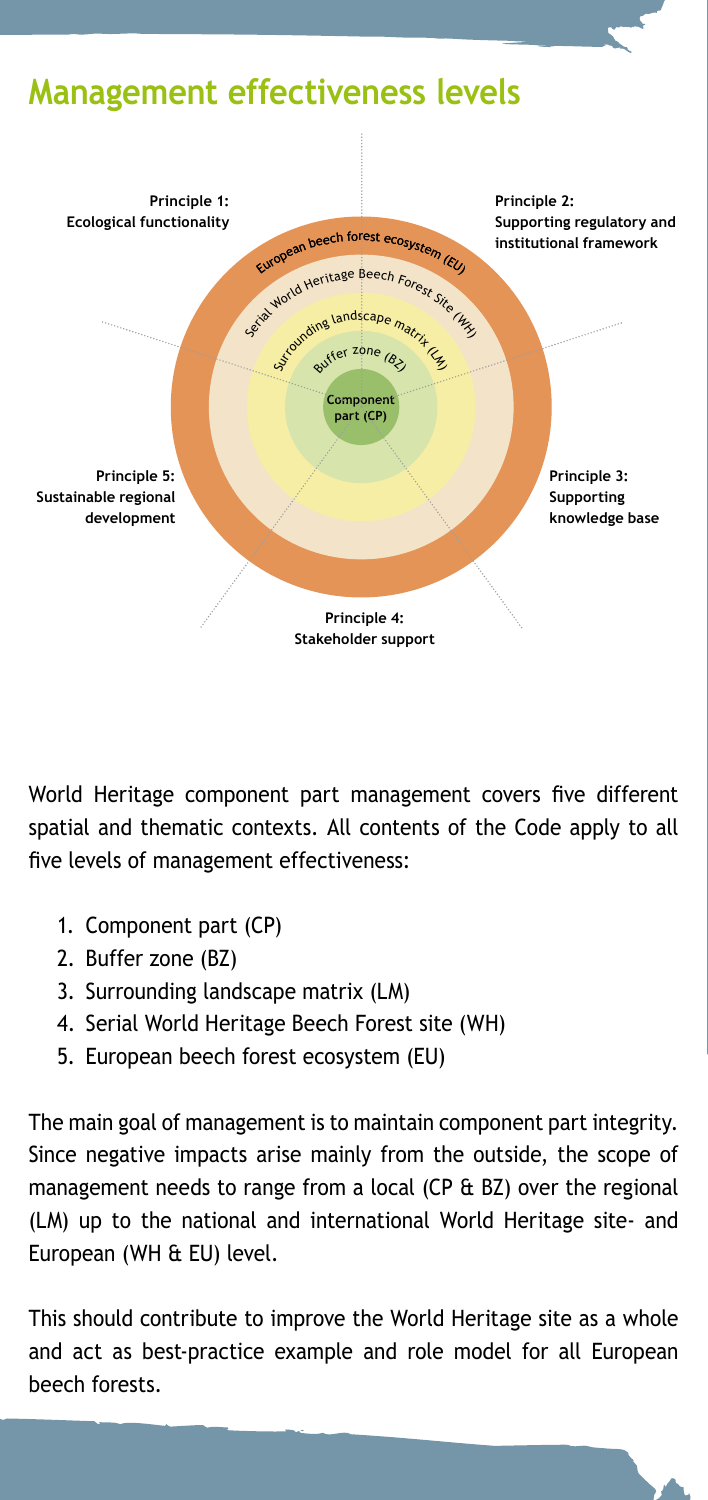# **Principles & criteria**

The Code defines five principles that guide integrative component part management. To implement the principles on the ground, they are translated into 15 criteria to define the effect of management. They are concrete targets that need to be met in order to fulfil the principles.

#### **Principle 1: Management prioritizes ecological functionality.**

The OUV of the World Heritage Beech Forests is their pristineness and ecological integrity. Their preservation is the foremost goal of management. This is only possible by ensuring ecological functionality of the components, the buffer zones and wider landscapes surrounding them and the serial World Heritage Site as a whole.

#### **Principle 2: Management ensures a supporting regulatory and institutional framework.**

The foundation for good management and development of the beech forests is adequate legislation, regulation and institutional infrastructure. Accordingly, managers must implement existing legislation and push towards to improving legislation where necessary.

#### **Principle 3: Management generates, maintains and develops a supporting knowledge base.**

The richer and comprehensive the knowledge base is, the more precisely strategies can be developed and implemented and the more effective management can be. Hence, a comprehensive knowledge management system should facilitate the generation, documentation, sharing and transferring of knowledge of all sources, including local knowledge, monitoring, information and academic research.

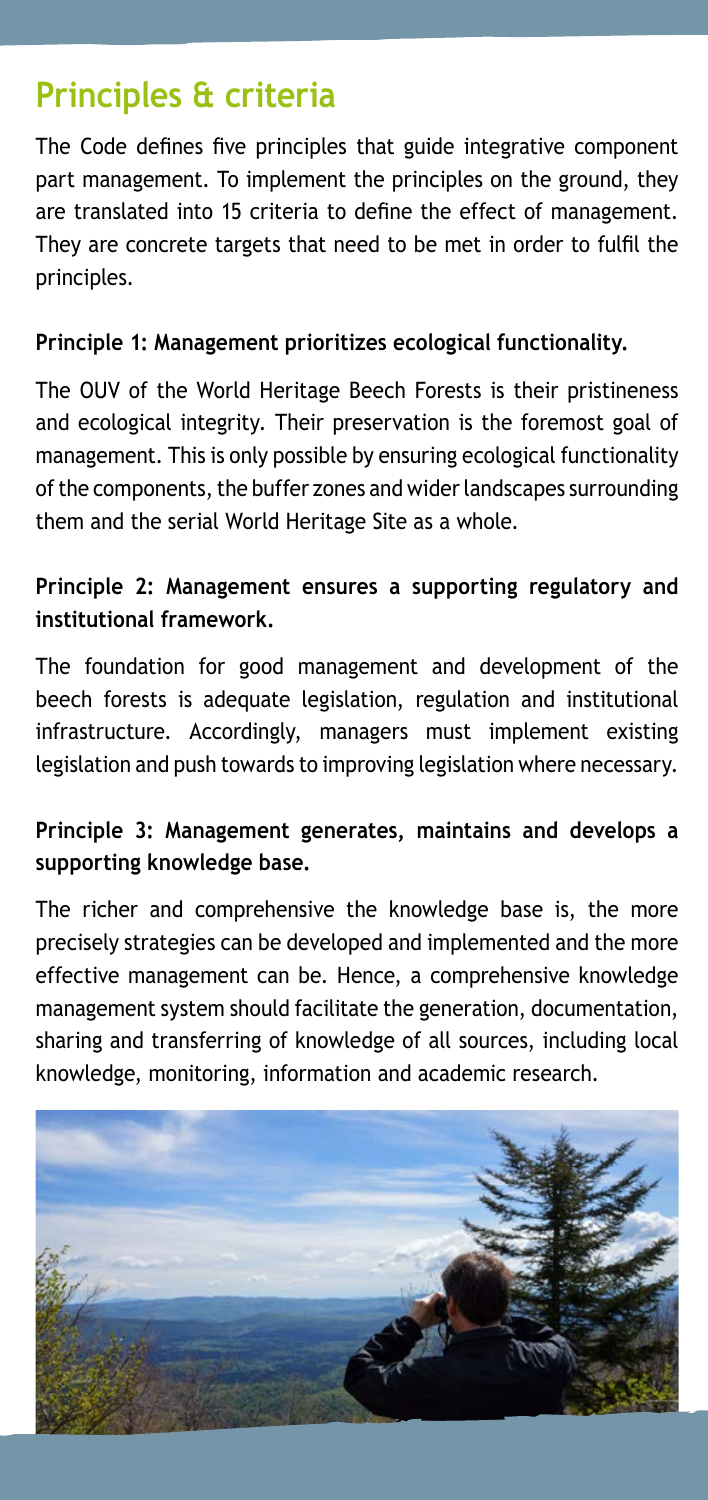#### **Principle 4: Management creates a high level of understanding, appreciation & support by stakeholders and other actors**.

Local stakeholders are a crucial factor for all decisions and activities in the buffer zones of the World Heritage component parts. Managers must work to engage them and gather their support. The goal should be conflict mitigation and self-motivated involvement of stakeholders. The main tools to achieve this are communication and education.

#### **Principle 5: Management fosters community well-being in a framework of ecosystem-based regional sustainable development.**

A World Heritage Site should always bring additional value to local communities. They are model sites for community development, which should focus on the dependance of ecological functionality. If done correctly, it can bring socio-economic, cultural and well-being advantages to local communities.

### **Assessment tool**

For the assessment of management effectiveness, each criterion is translated into one or several indicators, creating a total of 41 indicators. They are measurable states covering all five management levels that allow the assessment how much a criterion has been met.

A standard assessment protocol with guiding questions for each indicator as well as a detailed indicator guidance document providing reference values for the rating of individual indicators, ensure a high level of transparency and comparability between different assessments.